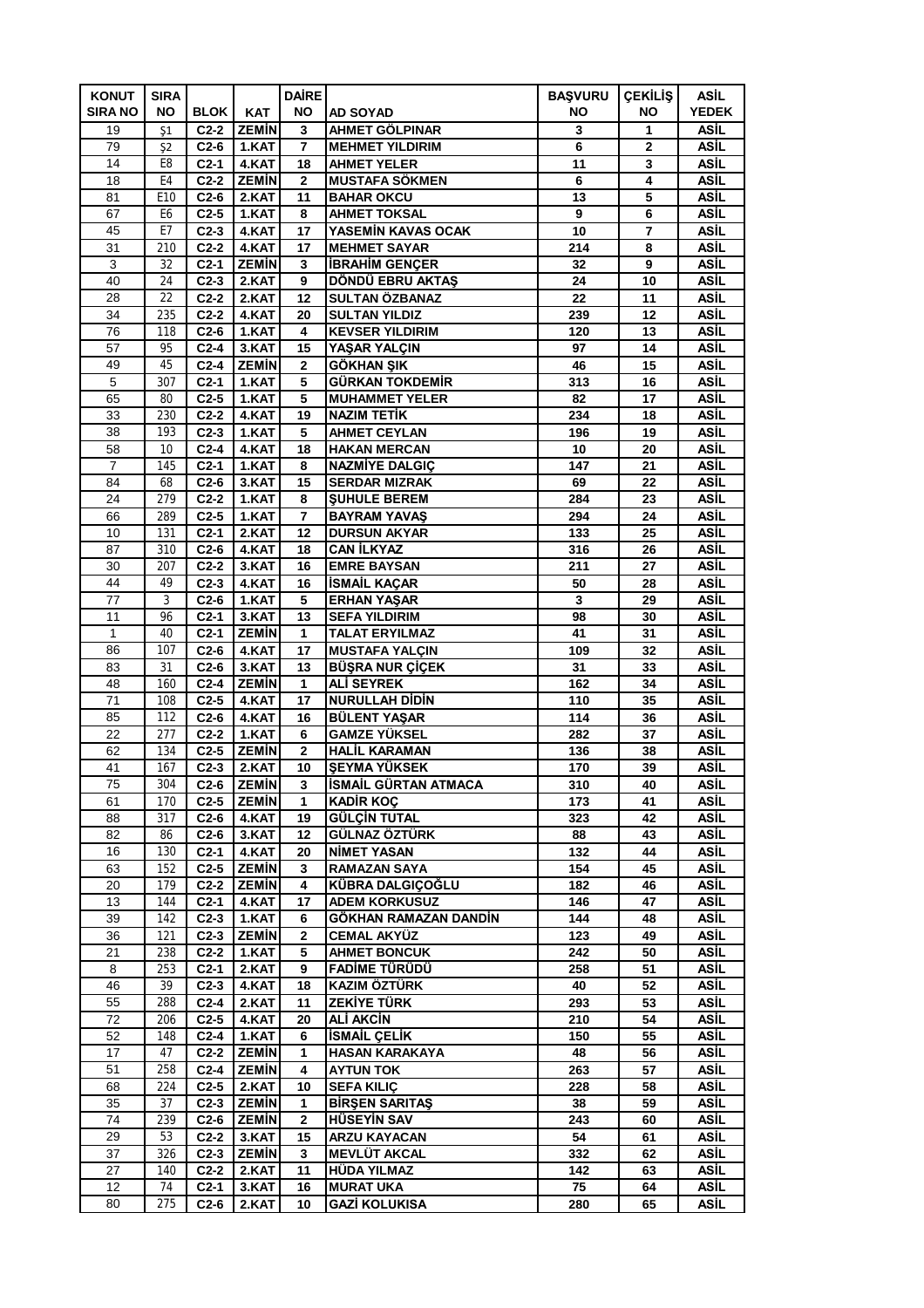| <b>KONUT</b>   | <b>SIRA</b> |                  |                | <b>DAIRE</b>   |                                                | <b>BAŞVURU</b> | <b>ÇEKİLİŞ</b>               | <b>ASİL</b>                  |
|----------------|-------------|------------------|----------------|----------------|------------------------------------------------|----------------|------------------------------|------------------------------|
| <b>SIRA NO</b> | NO.         | <b>BLOK</b>      | <b>KAT</b>     | <b>NO</b>      | <b>AD SOYAD</b>                                | NO             | ΝO                           | <b>YEDEK</b>                 |
| 69             | 281         | $C2-5$           | 2.KAT          | 12             | ZEKİ BAĞÇEVAN                                  | 286            | 66                           | ASİL                         |
| 23             | 181         | $C2-2$           | 1.KAT          | $\overline{ }$ | <b>HÜSEYİN TÜRÜDÜ</b>                          | 184            | 67                           | ASİL                         |
| 56             | 16          | $C2-4$           | 3.KAT          | 14             | AHMET EFEOĞLU                                  | 16             | 68                           | ASİL                         |
| 6              | 231         | $C2-1$           | 1.KAT          | 7              | <b>RAMAZAN KARAKUS</b>                         | 235            | 69                           | <b>ASIL</b>                  |
| 60             | 84          | $C2-4$           | 4.KAT          | 20             | <b>BEYTULLAH İLCAN</b>                         | 86             | 70                           | ASİL                         |
| 70             | 26          | $C2-5$           | 3.KAT          | 16             | <b>SELMA FİDAN</b>                             | 26             | 71                           | ASİL                         |
| 9              | 103         | $C2-1$           | 2.KAT          | 11             | <b>AHMET AKSEL</b>                             | 105            | 72                           | ASİL                         |
| 15<br>47       | 250<br>198  | $C2-1$<br>$C2-3$ | 4.KAT<br>4.KAT | 19<br>19       | <b>FATIH KAVAK</b><br><b>FERHAT SEVINÇ</b>     | 255<br>201     | 73<br>74                     | ASİL<br>ASİL                 |
| 43             | 109         | $C2-3$           | 3.KAT          | 14             | <b>ASIM KADEM</b>                              | 111            | 75                           | ASİL                         |
| 26             | 261         | $C2-2$           | 2.KAT          | 10             | ÖZLEM ÇINAR                                    | 266            | 76                           | ASİL                         |
| 50             | 137         | $C2-4$           | <b>ZEMIN</b>   | 3              | <b>ADEM KUYTU</b>                              | 139            | 77                           | ASİL                         |
| $\overline{2}$ | 243         | $C2-1$           | <b>ZEMIN</b>   | $\overline{2}$ | <b>FADİME KARTAL</b>                           | 247            | 78                           | ASİL                         |
| 59             | 265         | $C2-4$           | 4.KAT          | 19             | <b>GÖKHAN DEMIRTAS</b>                         | 270            | 79                           | ASİL                         |
| 64             | 242         | $C2-5$           | <b>ZEMIN</b>   | 4              | GÜL SEHER KÜNDÜK                               | 246            | 80                           | ASİL                         |
| 42             | 180         | $C2-3$           | 3.KAT          | 13             | <b>CETIN KOCAOĞLU</b>                          | 183            | 81                           | ASİL                         |
| 78             | 99          | $C2-6$           | 1.KAT          | 6              | <b>MUSTAFA SAHİN</b>                           | 101            | 82                           | ASİL                         |
| 54             | 249         | $C2-4$           | 2.KAT          | 10             | <b>SELAMİ TUNCA</b>                            | 254            | 83                           | ASİL                         |
| 32             | 122         | $C2-2$           | 4.KAT          | 18             | ESRA YALVAÇ YAVUZ                              | 124            | 84                           | ASİL                         |
| 4              | 42          | $C2-1$           | <b>ZEMIN</b>   | 4              | <b>MUHARREM IDE</b>                            | 43             | 85                           | ASİL                         |
| 25             | 219         | $C2-2$           | 2.KAT          | 9              | <b>İRFAN HANCIOĞLU</b>                         | 223            | 86                           | ASİL                         |
| 73             | 218         | $C2-6$           | <b>ZEMIN</b>   | 1              | <b>RAMAZAN BAYRAKDAR</b>                       | 222            | 87                           | ASİL                         |
| 53             | 236         | $C2-4$           | 1.KAT          | 7              | YILMAZ ALTUNAY<br><b>ESMA AYDIN</b>            | 240            | 88                           | ASİL                         |
|                | 228<br>270  |                  |                |                | <b>YUNUS GÜLEÇ</b>                             | 232<br>275     | $\mathbf{1}$<br>$\mathbf{2}$ | <b>YEDEK</b><br><b>YEDEK</b> |
|                | 234         |                  |                |                | <b>AYTEKİN ERYILMAZ</b>                        | 238            | 3                            | <b>YEDEK</b>                 |
|                | 93          |                  |                |                | <b>HALİL AÇIKGÖZ</b>                           | 95             | 4                            | <b>YEDEK</b>                 |
|                | 192         |                  |                |                | <b>RECEP SARKIN</b>                            | 195            | 5                            | <b>YEDEK</b>                 |
|                | 101         |                  |                |                | <b>ABDULLAH ÇETİNALP</b>                       | 103            | 6                            | <b>YEDEK</b>                 |
|                | 35          |                  |                |                | <b>AVNİ PINARBAŞI</b>                          | 35             | 7                            | <b>YEDEK</b>                 |
|                | 306         |                  |                |                | <b>İLYAS SUSUZ</b>                             | 312            | 8                            | <b>YEDEK</b>                 |
|                | 259         |                  |                |                | <b>SUAY SEDA KAHRAMAN</b>                      | 264            | 9                            | <b>YEDEK</b>                 |
|                | 169         |                  |                |                | <b>MUSA KOÇ</b>                                | 172            | 10                           | <b>YEDEK</b>                 |
|                | 319         |                  |                |                | <b>BURHAN EKİN</b>                             | 325            | 11                           | <b>YEDEK</b>                 |
|                | 171         |                  |                |                | YILMAZ TAŞYÜREK                                | 174            | 12                           | <b>YEDEK</b>                 |
|                | 255         |                  |                |                | <b>SEYMA SULTAN SEVEN</b>                      | 260            | 13                           | <b>YEDEK</b>                 |
|                | 71          |                  |                |                | <b>MEHMET KARANLIK</b>                         | 72             | 14                           | <b>YEDEK</b>                 |
|                | 267         |                  |                |                | <b>MEHMET DÖNMEZ</b>                           | 272            | 15                           | <b>YEDEK</b>                 |
|                | 173         |                  |                |                | NURSEL GÖKÇE                                   | 176            | 16                           | <b>YEDEK</b>                 |
|                | 300<br>83   |                  |                |                | <b>ZEYNEP FİLYA</b>                            | 306<br>85      | 17                           | <b>YEDEK</b>                 |
|                | 143         |                  |                |                | OSMAN ŞEN<br>ALPEREN ÖVER                      | 145            | 18<br>19                     | <b>YEDEK</b><br><b>YEDEK</b> |
|                | 55          |                  |                |                | <b>OKAN BEKTAS</b>                             | 56             | 20                           | <b>YEDEK</b>                 |
|                | 30          |                  |                |                | GÜLLİZAR ÖZCAN                                 | 30             | 21                           | <b>YEDEK</b>                 |
|                | 6           |                  |                |                | AHMET ÇIĞRI                                    | 6              | 22                           | <b>YEDEK</b>                 |
|                | 11          |                  |                |                | <b>MESUT CANDAN</b>                            | 11             | 23                           | <b>YEDEK</b>                 |
|                | 156         |                  |                |                | <b>GÖKÇE KUNTER</b>                            | 158            | 24                           | <b>YEDEK</b>                 |
|                | 54          |                  |                |                | <b>AHMET KOCAK</b>                             | 55             | 25                           | <b>YEDEK</b>                 |
|                | 276         |                  |                |                | OĞUZHAN YILMAZ                                 | 281            | 26                           | <b>YEDEK</b>                 |
|                | 123         |                  |                |                | <b>SEDAT ŞİMŞEK</b>                            | 125            | 27                           | <b>YEDEK</b>                 |
|                | 232         |                  |                |                | <b>ELVEDA BAS</b>                              | 236            | 28                           | <b>YEDEK</b>                 |
|                | 7           |                  |                |                | <b>HASAN YANIK</b>                             | $\overline{7}$ | 29                           | <b>YEDEK</b>                 |
|                | 94          |                  |                |                | <b>MEHMET YALCIN</b>                           | 96             | 30                           | <b>YEDEK</b>                 |
|                | 98          |                  |                |                | <b>İBRAHİM İNNECİ</b>                          | 100            | 31                           | <b>YEDEK</b>                 |
|                | 322<br>85   |                  |                |                | <b>HAYDAR TINAS</b>                            | 328            | 32                           | <b>YEDEK</b>                 |
|                | 117         |                  |                |                | <b>KEMAL SÖNMEZ</b><br><b>İBRAHİM YILDIRIM</b> | 87<br>119      | 33<br>34                     | <b>YEDEK</b><br><b>YEDEK</b> |
|                | 78          |                  |                |                | <b>RECEP KAYA</b>                              | 79             | 35                           | <b>YEDEK</b>                 |
|                | 316         |                  |                |                | <b>EMRAH ISIK</b>                              | 322            | 36                           | <b>YEDEK</b>                 |
|                | 185         |                  |                |                | <b>BİNNUR KILIÇ</b>                            | 188            | 37                           | <b>YEDEK</b>                 |
|                | 252         |                  |                |                | <b>ADEM BAKAR</b>                              | 257            | 38                           | <b>YEDEK</b>                 |
|                | 174         |                  |                |                | NUMAN ÖZÇELİK                                  | 177            | 39                           | <b>YEDEK</b>                 |
|                | 51          |                  |                |                | <b>MEHMET PEHLIVAN</b>                         | 52             | 40                           | <b>YEDEK</b>                 |
|                | 13          |                  |                |                | <b>PINAR BAS</b>                               | 13             | 41                           | <b>YEDEK</b>                 |
|                | 293         |                  |                |                | <b>HATICE ATA</b>                              | 298            | 42                           | <b>YEDEK</b>                 |